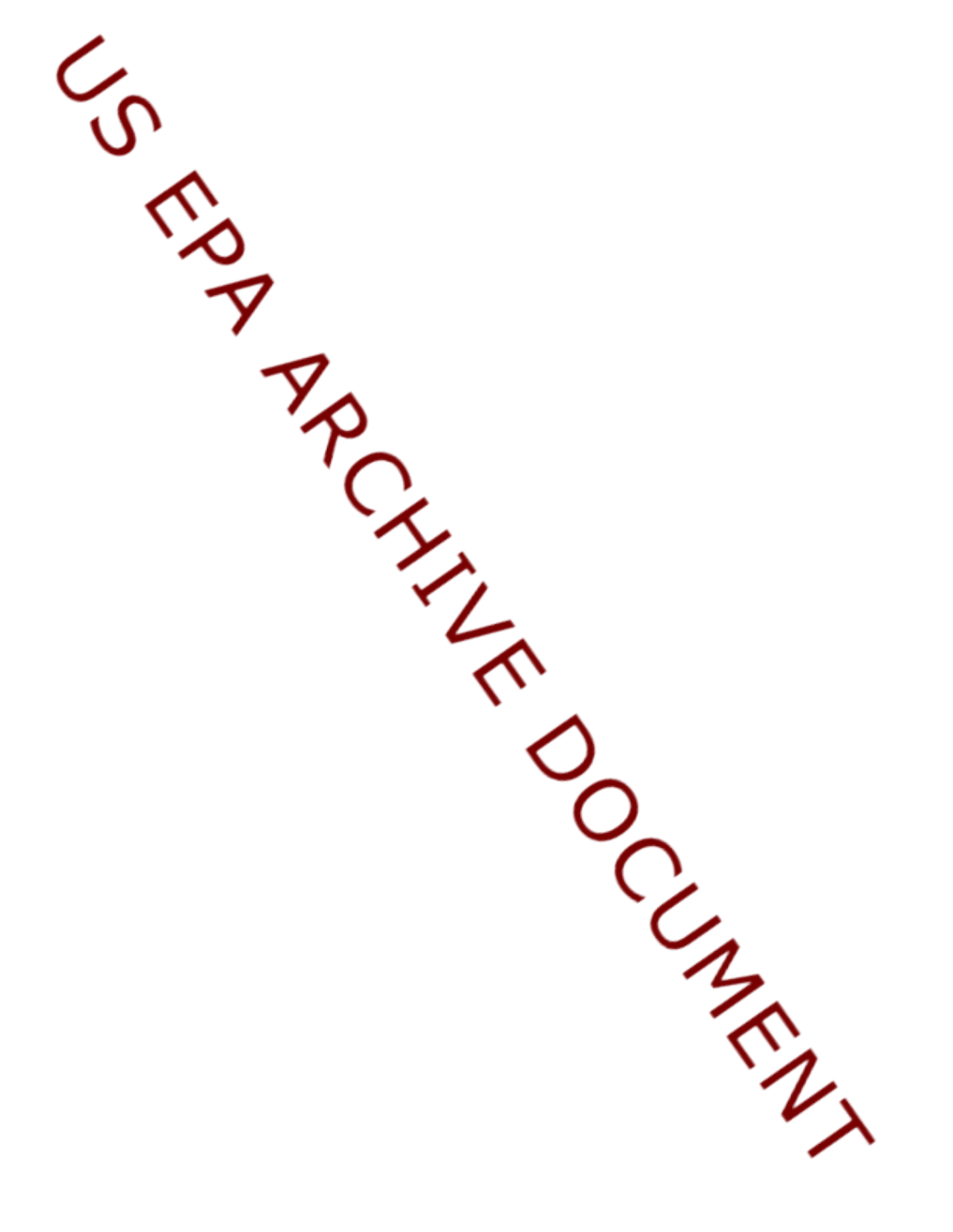## **AGENCY:** U.S. ENVIRONMENTAL PROTECTION AGENCY (EPA)

- **TITLE:** "Replacement Grant to Increase Awareness of Adverse Effects of Environmental Tobacco Smoke (ETS)/Secondhand Smoke on Children"
- **ACTION:** Request for Applications (RFA) Initial Announcement

**RFA NO.:** OAR-ORIA-IED-05-17

# **CATALOG OF FEDERAL DOMESTIC ASSISTANCE (CFDA) NO:** 66.034

## **DATES:**

The closing date for receipt of a cover letter of up to two pages, SF 424, 424A and B, and a proposal of up to 10 pages is due on **July 18, 2005 at 4:00 pm Eastern Daylight Time (EDT)**. **The proposals MUST be received by the contact point listed in Stage 3, Section III, C. 3, on or before the deadline date and time mentioned above. No late proposals will be accepted.** Due to the unique situation involving U.S. postal mail screening, the Agency recommends that you use express mail to submit your cover letter, SF 424, 424 A and B and proposal.

- 1. A pre-proposal conference call will be held on **June 23, 2005 from 2:30 pm to 3:30 pm EDT**. If you are interested in participating in this conference call please send an e-mail to "ets.rfa@epa.gov" providing your organization's contact information (see Section IV, Stage 1) by **June 15, 2005**.
- 2. Submit a cover letter of up to two pages, SF-424, 424A and B, and a proposal of up to 10 pages (including a scope of work, budget and brief descriptions of key personnel) on or before **July 18, 2005 at 4:00 pm EDT** (see Section IV, Stage 2).
- 3. EPA will notify all applicants regarding their proposal's status (i.e. whether or not selected for award recommendation). These notifications will occur within 15 days of recommended award decisions being made.
- 4. A Formal SF-424 Application Package including (all certifications and other supporting documentation not submitted in Stage II, see Section IV, Stage 3, A and B) from the applicant selected for award recommendation is due on or before **August 31, 2005 at 4:00pm**. Due to the unique situation involving U.S. postal mail screening, the Agency recommends that you use express mail to submit your formal SF 424, Application Package.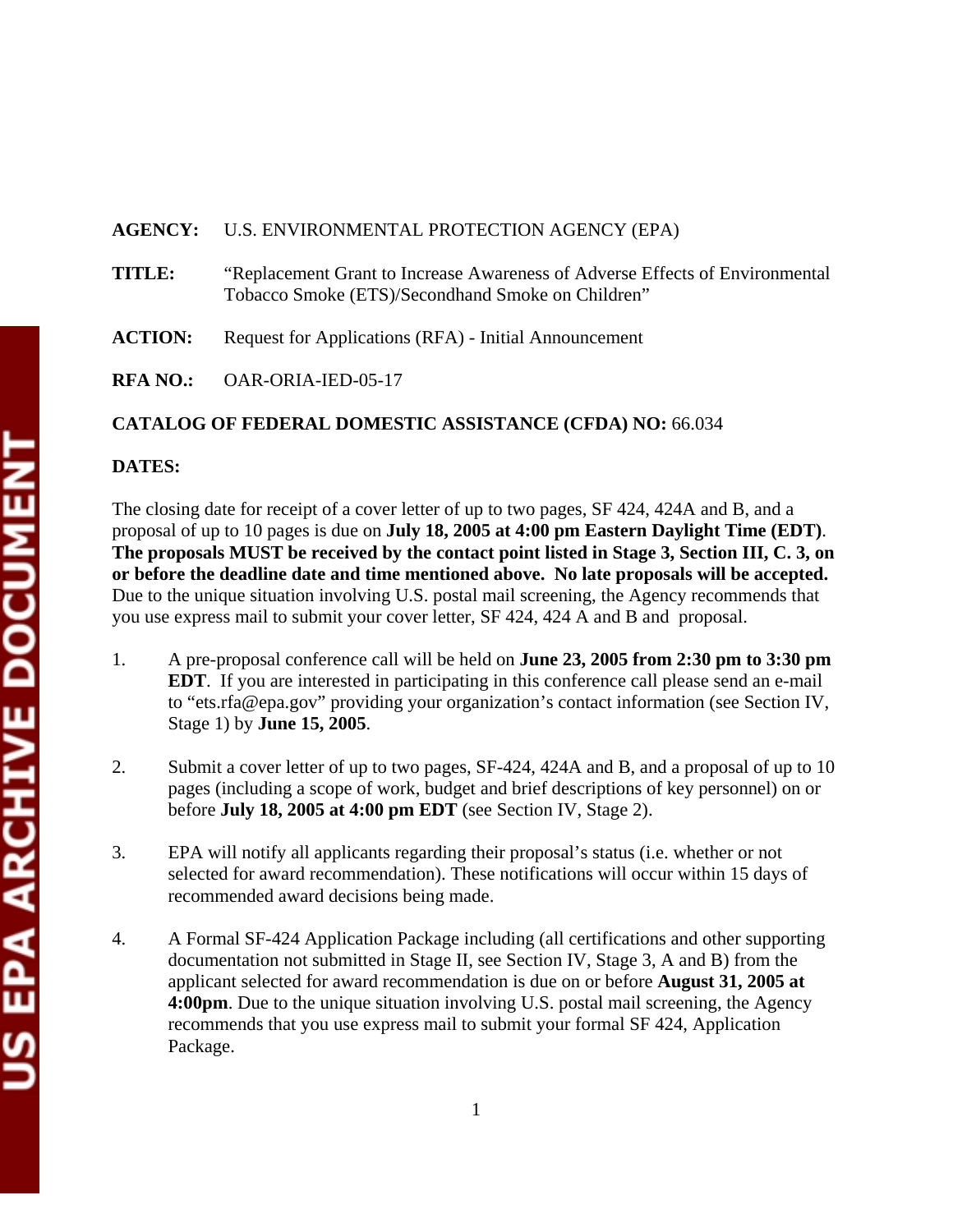## S**UMMARY**

EPA seeks proposals and SF 424, 424A and B from eligible entities to undertake national education, training, and outreach projects that: promote awareness and understanding of the environmental health benefits of smoke-free environments for children, strengthen the capacity of families and communities to create and sustain a smoke-free environment for children, reduce children's exposure to ETS, and assess the effectiveness and sustainability of education and outreach strategies that reduce and/or prevent children's exposure to ETS.

EPA solicits proposals from entities with experience implementing national-level environmental and/or public health programs and/or tobacco-related environmental health programs that have achieved positive environmental health outcomes.

EPA's emphasizes nationwide projects designed to demonstrate early success in reducing children's exposure to ETS. EPA is available to provide technical assistance to the selected organization to ensure the project leads to desired environmental results and outcomes, specifically reducing the number of children regularly exposed to ETS.

**FUNDING/AWARDS:** EPA will be awarding one cooperative assistance agreement with a total funding of between \$410,000 and \$430,000.

### **CONTENTS BY SECTION:**

- I. Funding Opportunity Description
- II. Award Information
- III. Eligibility Information
- IV. Application and Submission Information
- V. Application Review Information
- VI. Award Administration Information
- VII. Agency Contact(s)
- VIII. Other Information

## **I. FUNDING OPPORTUNITY DESCRIPTION**

### **A. Background**

US EPA Office of Radiation and Indoor Air (ORIA) has an active multi-pronged national-level program to combat asthma which focuses on preventing asthma symptoms by reducing children's exposure to indoor environmental triggers, in particular ETS.

ETS, also called secondhand smoke, is the mix of smoke given off by both a cigarette and the smoke exhaled by a smoker. This mixture contains more than 4,000 substances, more than 40 of which are known to cause cancer in humans or animals and many of which are strong irritants. Exposure to ETS is called involuntary smoking or passive smoking.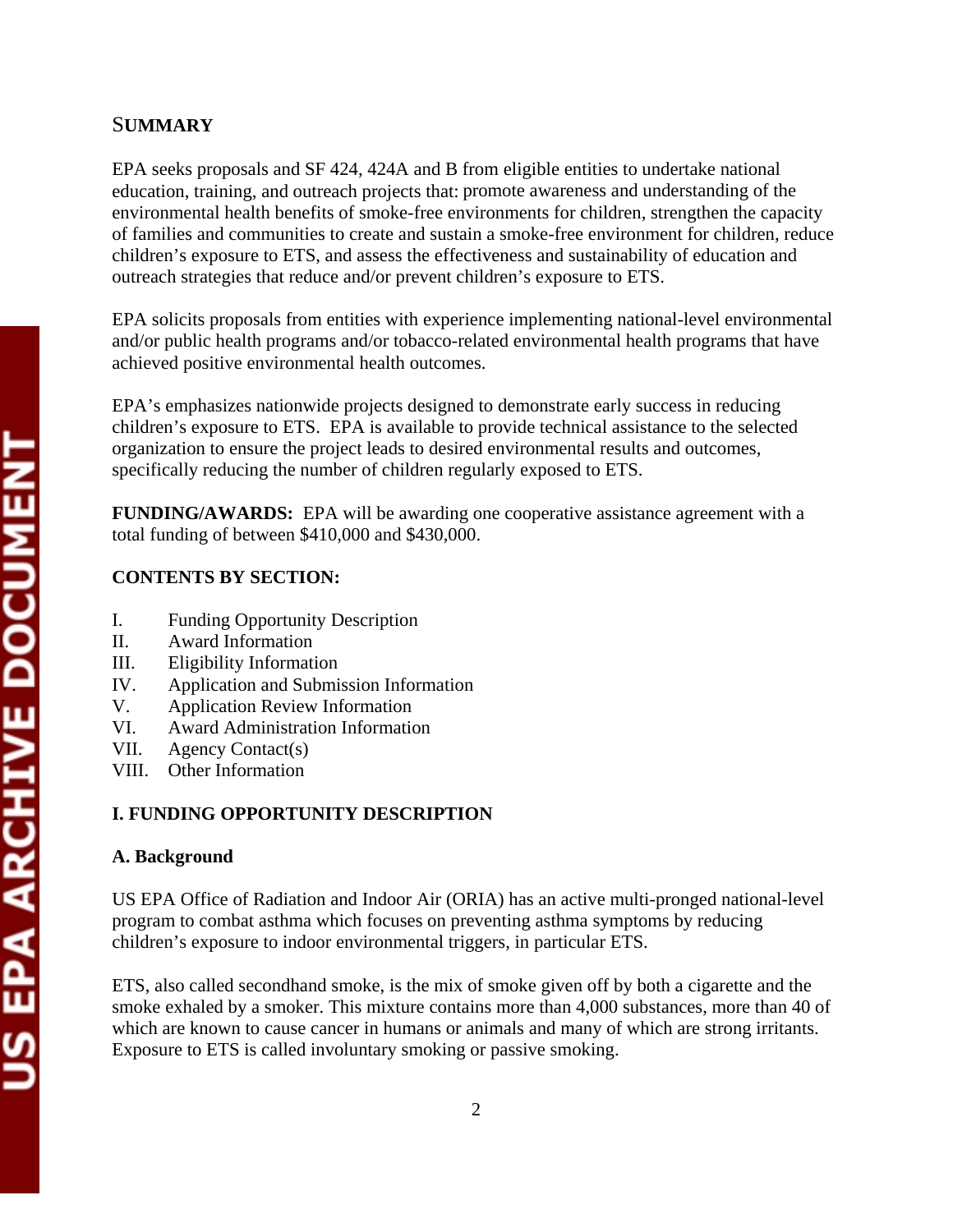Young children who breathe ETS are more susceptible to Sudden Infant Death Syndrome (SIDS). They also contract bronchitis and pneumonia, experience more ear infections, suffer more asthma attacks, and wheeze and cough. Approximately 3 million children (11%) aged 6 and under are exposed to ETS on a regular basis in their homes. (NOTE: "regular" is defined as 4 or more days/week.)

Asthma is an epidemic in the United States with a disproportionate impact on children. Approximately 17% of all households with children have had at least one child diagnosed with asthma. Children from low-income, low-education households are more likely to suffer from asthma, and children with asthma are just as likely to be exposed to ETS in their homes as children in general. EPA's goal is to increase the number of people with asthma who have reduced their exposure to environmental triggers of asthma from an estimated 3 million in 2003 to 6.5 million in 2012.

EPA seeks to support nationally-applicable, performance-based projects that: promote awareness and understanding of the environmental health benefits of smoke-free environments for children, strengthen the capacity of families and communities to create and sustain a smoke-free environment for children, reduce children's exposure to ETS, and assess the effectiveness and sustainability of education and outreach strategies that reduce and/or prevent children's exposure to ETS.

## **B. Scope of Work**

The expected result of this solicitation is to educate and motivate parents and caregivers to make their homes and cars smoke-free for children. Objectives are to:

- (1) Reduce the number of children exposed to ETS in the home and other environments.
- (2) Increase the number of smoke-free homes, cars and other environments for children age 6 and under.

Proposals submitted should focus on a variety of national education, training, and outreach strategies, particularly directed to low-income/low-education populations, that increase awareness and action on the environmental health risks to children from exposure to ETS, including asthma, SIDS, bronchitis, ear infections, and other health conditions.

## **C. EPA Strategic Plan Linkage and Anticipated Outcomes/Outputs**

## **1. Linkage to EPA Strategic Plan**

*This Competitive Funding Announcement supports EPA's Goal 1: Clean Air and Global Climate Change; Objective 1.2 Healthier Indoor Air; Sub-objective 1.1.1 – More People Breathing Cleaner Air.*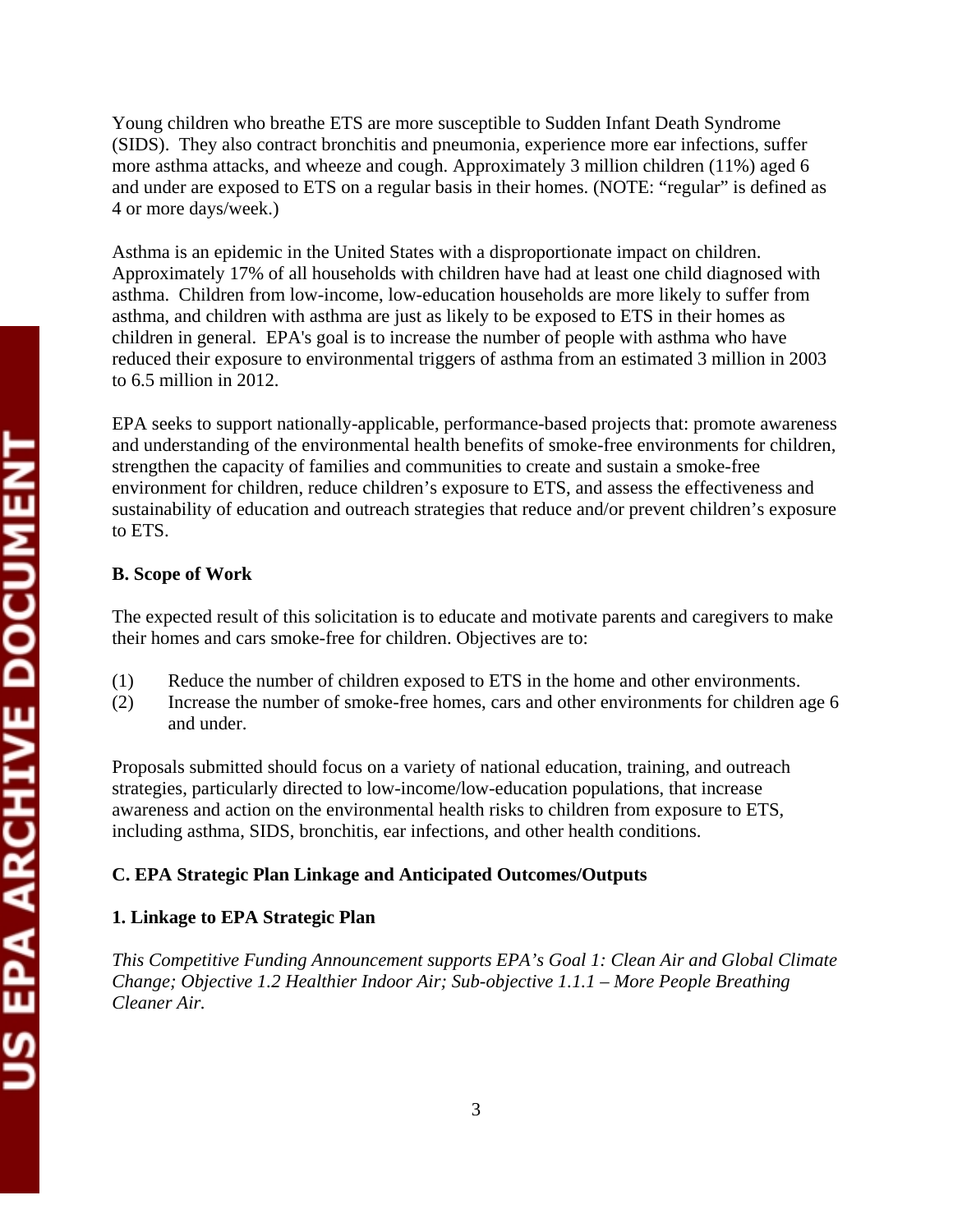The expected outputs of this project include national education, training, and outreach activities designed to change knowledge, attitude, and behavior about children's exposure to ETS. The intermediate outcomes of this project are increased public awareness and action to prevent the adverse effects of ETS on children, particularly as a key environmental asthma trigger. The environmental outcome of this project is to reduce children's exposure to ETS in their homes by creating and sustaining smoke-free environments. The expected ultimate impact is to reduce asthma attacks and other incidents of disease, along with their associated public costs, due to children's exposure to ETS.

Key requirements of the project include: 1) Link to EPA's Strategic Plan, 2) Resources/Input, 3) Activities (and targets, if any), 4) Stated Outputs (with targets), 5) Anticipated Outcomes (with targets) for the long-term, interim and short-term and 6) Baseline established for measurement.

## **2. Outcomes**

### **Examples of environmental outcomes/results (both qualitative and quantitative) indicating reductions in children's exposure to ETS:**

- Number of adults, living with children, who commit not to smoke in their homes and vehicles,
- Number of households with children age 6 and under counseled on the environmental health risks and prevention of ETS exposure to children,
- Number of families reached through collaboration with health care delivery systems, health care professionals, and/or educators,
- Number of health plan providers that have strengthened the provisions in their plans or guidance to medical personnel related to reducing children's ETS exposure.

# **3. Outputs**

## **Outputs/Activities to reduce children's exposure to ETS**

Project outputs/activities should aim to reduce children's exposure to ETS. Examples of outputs/activities that would be eligible for funding include, but are not limited to the following:

- A national environmental health campaign designed to protect children from ETS exposure in low-income/low-education populations. Project activities geared toward specified communities could incorporate the development of new, or use of existing, linguistically and culturally competent tools that provide the communities with important ETS and/or asthma information and encourage preventive action.
- Outreach to medical and health care professionals that promotes national awareness and teaches methods of intervention to reduce children's ETS exposure, and integrates those methods into standards of care in clinical practices of health care delivery systems.
- Education and training for lay health educators, bilingual peers (e.g. promotoras), and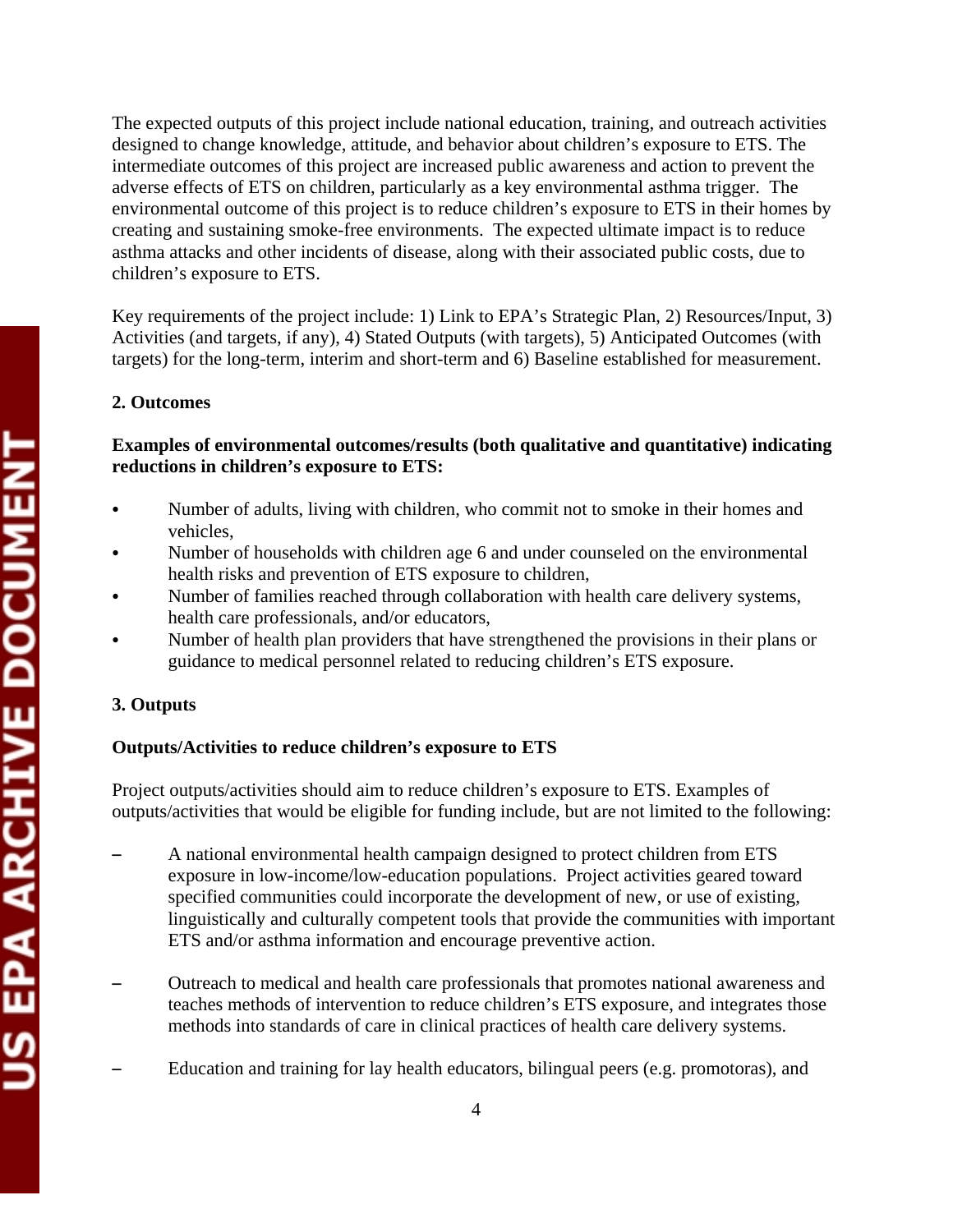community-based child care organizations across the nation through "train the trainer" courses which will help strengthen the capacity of families and communities to create and sustain smoke-free environments for children.

- Education, training, and outreach to individuals, gate keepers, and practitioners across the nation that links awareness of children's exposure to ETS with the management of environmental asthma triggers.
- Outreach to national health plan providers (including Medicaid and state health insurance programs for children) that leads to increased client awareness and prevention of children's exposure to ETS.
- Educational videos, publications and/or other tools to instruct parents and caregivers on how reduce children's exposure to ETS and keep their homes and vehicles smoke-free.
- Outreach to new and/or soon-to-be parents of infants about the dangers of ETS exposure to children that stimulates sustainable behavioral change.
- Education and outreach on preventing ETS exposure to low-income, low education families who are clients of early learning and nutritional government and nongovernment service providers; public and private daycare centers and other stakeholders across the nation to raise awareness of and promote action to protect children from ETS exposure.

## **D. Supplementary Information**

 The statutory authority for this action is Clean Air Act (CAA), Section 103. For detailed information on the CAA go to<http://www.epa.gov/oar/caa/caa103.txt>. This solicitation is in accordance with the CAA, Section 103. The CAA allows EPA to make grants for the purpose of education, training and outreach.

ETS is a toxic air pollutant, caused by the use of tobacco products. The effects on children's development and growth from exposure to ETS can impact both their overall health and welfare. This project will provide at the national-level, education, training and outreach on how to prevent and control children's exposure to ETS.

## **II. AWARD INFORMATION**

### **A. What is the amount of funding available?**

The total estimated funding for this competitive opportunity is between \$410,000 and \$430,000.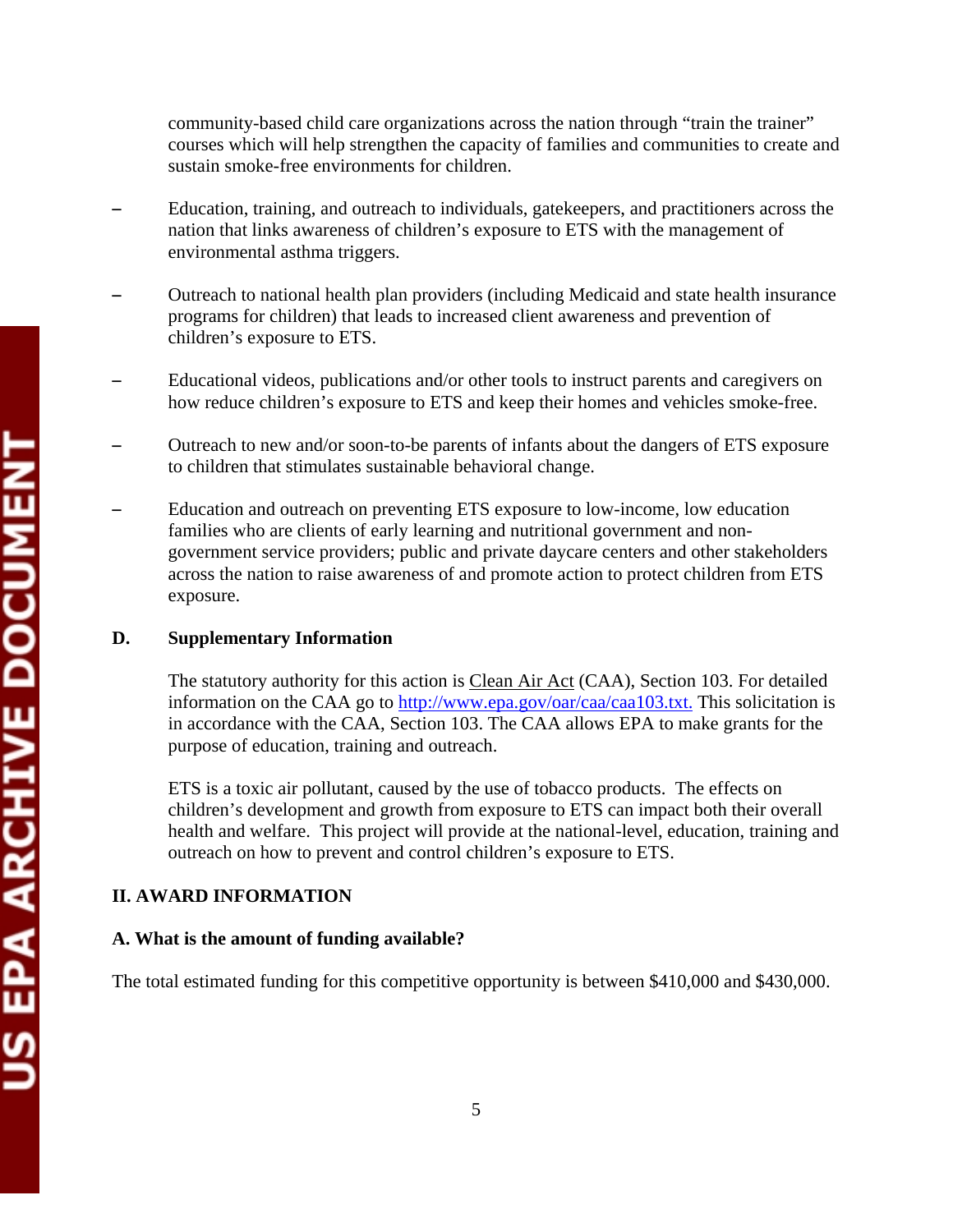### **B. How many agreements will EPA award in this competition?**

EPA anticipates an award of **1** cooperative agreement fully funded between \$410,000 and \$430,000 resulting from this announcement. Applicants are expected to provide a budget categorized over 36 months or three years.

Cooperative agreements awarded by the EPA permit substantial involvement between the EPA Project Officer and the awardee in the performance of work supported. Although EPA will negotiate precise terms and conditions relating to its substantial involvement as part of the award process, the anticipated substantial involvement for this project will be:

- 1. Close monitoring of the awardee performance to verify the results proposed by the awardee, including resource utilization;
- 2. Provision of technical assistance and collaboration during performance of the scope of work;
- 3. Approving substantive terms of proposed contracts;
- 4. Approve qualifications of key personnel (EPA will not select employees or contractors employed by the award recipient);
- 5. Review and comment on reports prepared under the cooperative assistance agreement.

# **C. What is the project period for award(s) resulting from this solicitation?**

The estimated project and budget period for awards resulting from this solicitation is **October 1, 2005 to September 30, 2008**. All projects must be completed within the negotiated project performance period of up to 36 months.

# **D. Are matching funds required?**

**No.** 

# **E. Can funding be used to acquire services or fund partnerships?**

Funding may be used to acquire services or fund partnerships, provided the recipient follows procurement and sub-award or sub-grant procedures contained in 40 CFR Parts 30 or 31, as applicable. Selected applicants must complete contracts for services and products and conduct cost and price analysis to the extent required by these regulations. The regulations also contain limitations on consultant compensation. Applicants are not required to identify contractors or consultants in their proposal. Moreover, the fact that a selected applicant has named a specific contractor or consultant in the proposal that EPA funds does not relieve the applicant of its obligations to comply with competitive procurement requirements.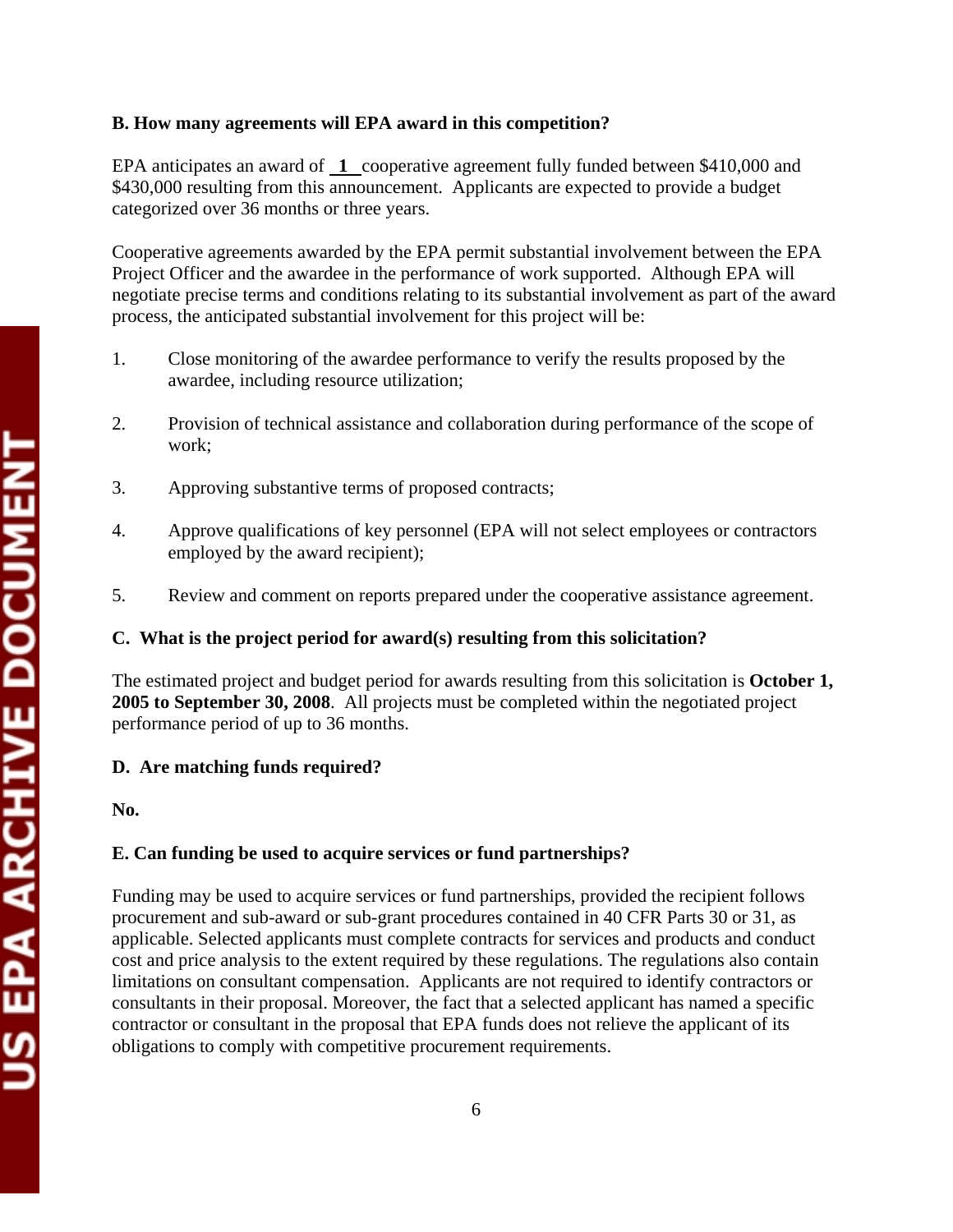Sub-grants or sub-awards may be used to fund partnerships with non-profit organizations and governmental entities. The successful applicant cannot use sub-grants or sub-awards to avoid requirements in EPA grant regulations for competitive procurement by using these instruments to acquire commercial services or products to carry out its cooperative agreement. The nature of the transaction between the recipient and the sub-grantee must be consistent with the standards for distinguishing between vendor transactions and sub-recipient assistance under Subpart B Section 210 of OMB Circular A-133, and the definitions of "sub-award" at 40 CFR 30.2(ff) or "subgrant" at 40 CFR 31.3, as applicable. EPA will not be a party to these transactions.

### **F. Will EPA consider partial funding for projects?**

Yes, EPA reserves the right to partially fund proposals/applications by funding discrete activities, portions, or phases of the proposed project. If EPA decides to partially fund the proposal/application, it will do so in a manner that does not prejudice any applicants or affect the basis upon which the proposal/application, or portion thereof, was evaluated and selected for award, and that maintains the integrity of the competition and the evaluation/selection process.

## **III. ELIGIBILITY INFORMATION**

### **A. Eligible Entities**

Proposals will be accepted from universities, state, local, multi-state, tribal governmental agencies and non-profit organizations, as defined by OMB Circular A-122 [www.whitehouse.gov/omb/circulars/a122/a122.html.](http://www.whitehouse.gov/omb/circulars/a122/a122.html)

Non-profit organization, as defined by OMB Circular A-122, means any corporation, trust, association, cooperative, or other organization which: (1) is operated primarily for scientific, educational, service, charitable, or similar purposes in the public interest; (2) is not organized primarily for profit; and (3) uses its net proceeds to maintain, improve, and/or expand its operations. For this purpose, the term "non-profit organization" excludes (i) colleges and universities; (ii) hospitals; (iii) state, local, and federally-recognized Indian tribal governments; and (iv) those non-profit organizations which are excluded from coverage of this Circular in accordance with paragraph 5 of the Circular.

Non-profit organizations described in Section 501(c)(4) of the Internal Revenue Code that engage in lobbying activities as defined in Section 3 of the Lobbying Disclosure Act of 1995 are not eligible to apply.

## **IV. APPLICATION AND SUBMISSION INFORMATION**

The process involves three stages:

- Stage 1 -- pre-proposal conference call.
- Stage 2 -- submission of up to a two-page cover letter, SF-424 A and B, and up to a ten-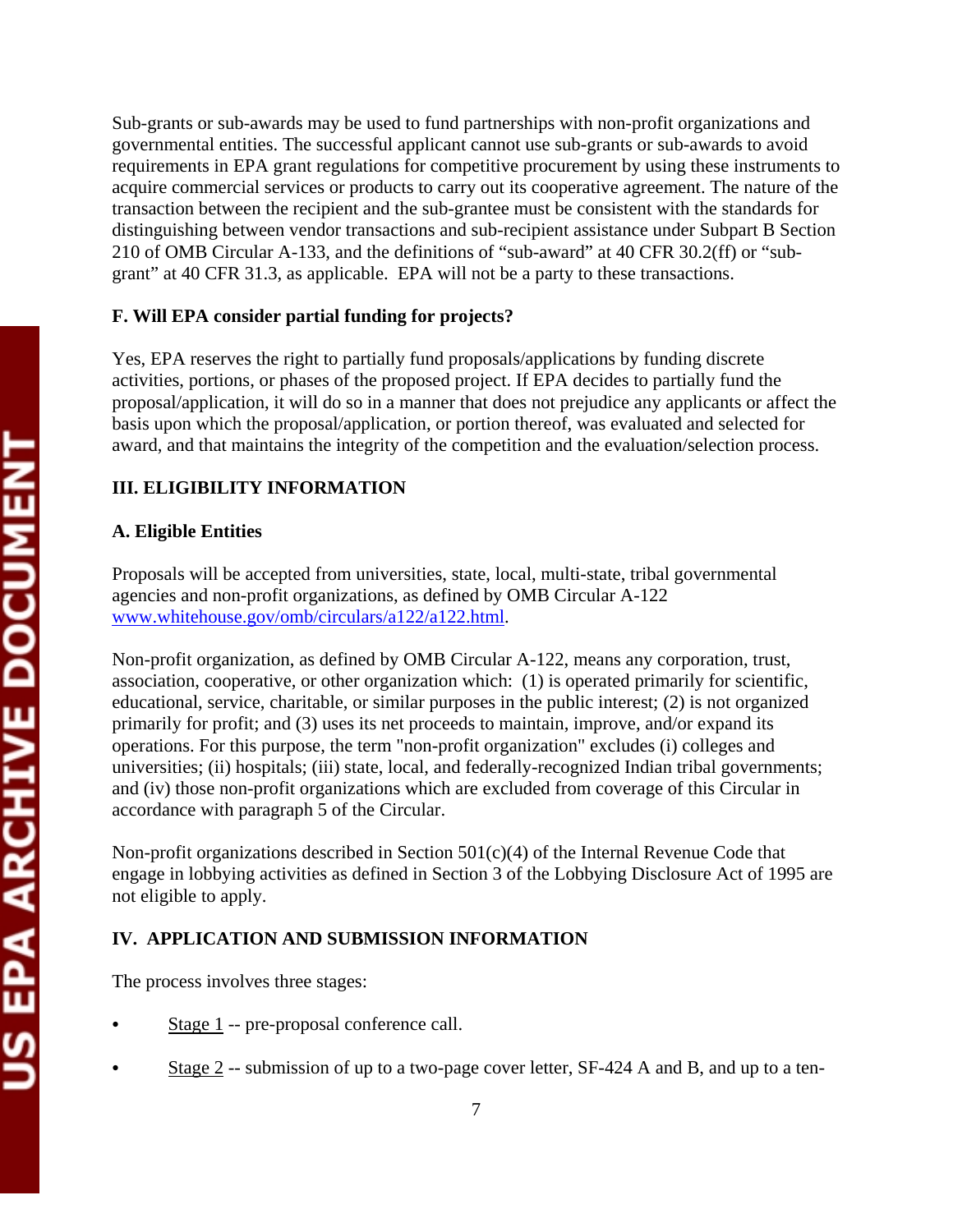page proposal with a scope of work, budget and short biographical descriptions of key personnel. The proposal will be evaluated using the evaluation criteria set forth in Section V of this announcement.

Stage 3 -- Once a letter of invitation has been sent to the selected applicant for award recommendation the selected applicant will submit **all of the elements of the Formal SF-424 Application Package** not included in the prior submission of Stage 2 (to a twopage cover letter, SF-424, 424A and B, and up to a ten-page proposal with a scope of work, budget and short biographical descriptions of key personnel).

#### **Stage 1: Pre-proposal Conference Call**

This call will be held **June 23, 2005 from 2:30 pm to 3:30 pm EDT**. The purpose of this call is to answer any questions applicants may have concerning project eligibility, scope of work, budget, project monitoring, application selection and award process, etc. If your organization is interested in participating in the pre-proposal conference call, please e-mail EPA at ets.rfa@epa.gov by **June 15, 2005**. In your e-mail please provide the organization's contact information including: the name of the organization, contact person's name, e-mail address, phone number and fax number.

#### **Stage 2: Cover Letter and Proposal**

#### **Elements of the Cover Letter**

The cover letter must provide all of the following information:

- 1) Contact information for the organization:
	- a) Name of organization
	- b) Contact person's name
	- c) Mailing address (express mail address if different than mailing address)
	- d) E-mail address
	- e) Phone and fax numbers
- 2) A statement that your organization has eligibility status; and
- 3) A description of the quantitative results/outcomes of your current programs(s) as it relates to one or more of the project areas outlined in this RFA (see Examples of Outcomes/Results, Section I);

#### **Elements of the Proposal**

In addition, to the two page cover letter, SF-424, 424A and B, organizations must submit a proposal with a maximum of ten pages that includes a detailed work plan, itemized budget, timeline, and brief biographical descriptions for key personnel. If more than ten pages are submitted, only the first ten pages will be reviewed and evaluated. Text must be single-spaced,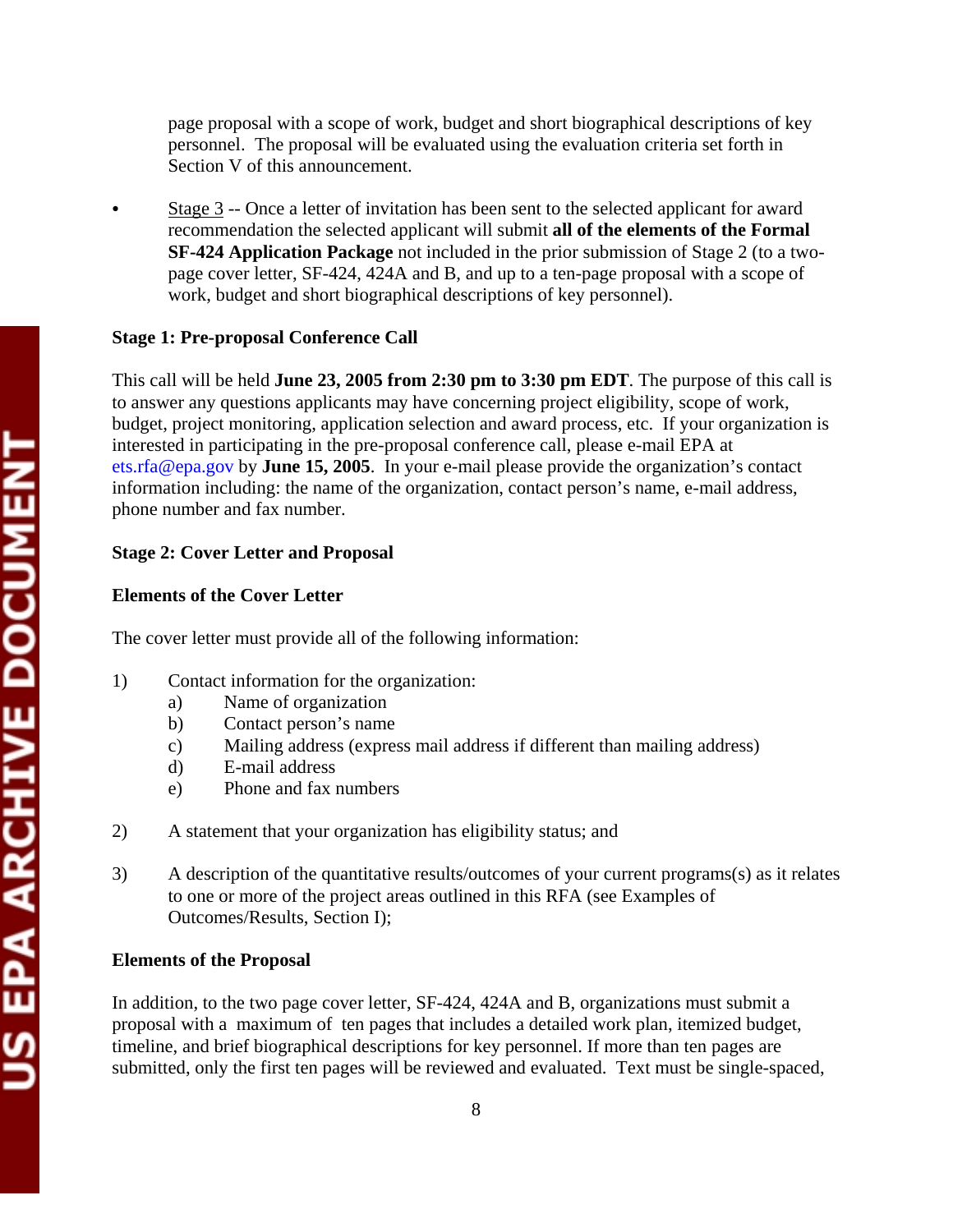and margins are not specified. Proposals must be legible and written in English or they will not be reviewed. No additional extraneous materials (e.g., brochures, videos, etc) will be given to the review panel for consideration.

The proposal should address the following elements in the order provided:

- A. Project Title.
- B. Applicant Information. Include applicant (organization) name, address, contact person, phone number, fax and e-mail address.
- C. Total Project Cost. Specify total cost of the project. Identify funding from other sources including any in-kind resources.
- D. Project period. Provide beginning and ending dates (for planning purposes, applicants should assume funds will be available in October 2005).
- E. Narrative Work Plan. The narrative workplan must explicitly describe how the proposed project meets the guidelines established in Section I(B), Scope of Work and, specifically, address each of the evaluation criteria disclosed in Section V(A), Evaluation Criteria.
	- 1. It must include a detailed project summary, description of specific actions and methods to be undertaken and the responsible institutions, including estimated timeline for each task
	- 2. The associated work products to be developed (e.g. partnership agreements, if any)
	- 3. An explanation of project benefits to the public
	- 4. An explanation of how project outcomes will be designed for the benefit of low-income, low education communities
	- 5. A detailed explanation of how project success shall be evaluated
	- 6. A description of the roles of the applicant and partners if any
	- 7. Biographical information of the key personnel
	- 8. A discussion of the applicant's:
		- i. past performance in successfully completing federally and/or nonfederally funded projects similar in size, scope, and relevance to the proposed project;
		- ii. history of meeting reporting requirements on prior or current assistance agreements with federal and/or non-federal organizations and submitting acceptable final technical reports;
		- iii. organizational experience and plan for timely and successfully achieving the objectives of the project,
		- iv. staff expertise/qualifications, staff knowledge, and resources or the ability to obtain them, to successfully achieve the goals of the project;
- G. Plan for tracking and measuring progress toward achieving the expected environmental outputs/outcomes identified in Section I of this announcement.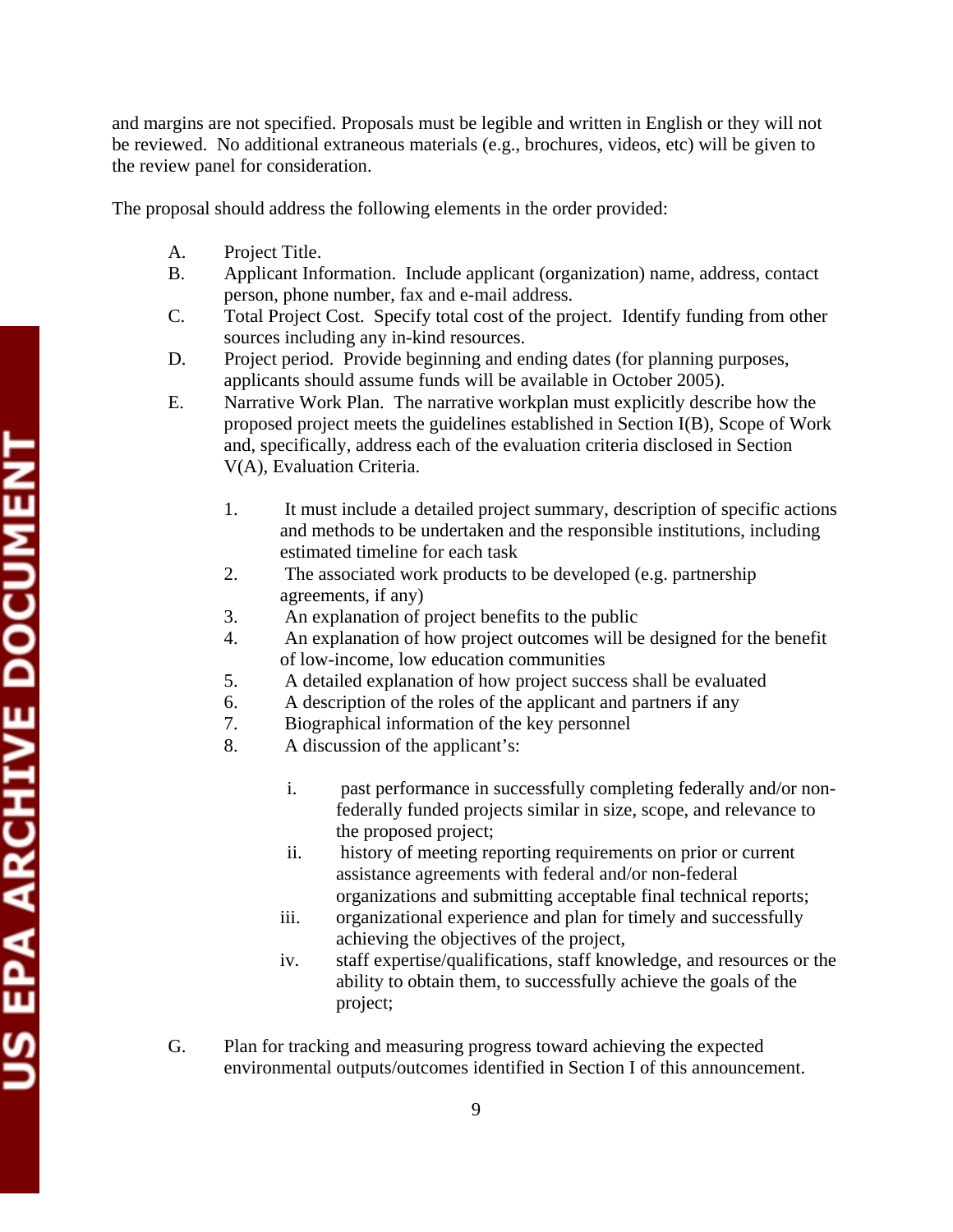- H. Reporting Requirements. Discuss quarterly updates (schedule to be established by EPA) and a detailed follow-up final report. The final report should include: summary of the project, advances achieved if applicable, and costs of the project. In addition, the final report shall discuss the problems, successes, lessons learned from the demonstration project that could help overcome structural, organizational or technical obstacles to implementing a similar project elsewhere.
- I. Detailed Itemized Budget. Provide a budget for the following categories, specifying unit costs:
	- \_ Personnel
	- \_ Fringe Benefits
	- \_ Contractual Costs
	- \_ Travel
	- \_ Equipment
	- \_ Supplies
	- \_ Other
	- \_ Total Direct Costs
	- \_ Total Indirect Costs: must include documentation of accepted indirect rate
	- \_ Total Cost

The two-page cover letter, SF-424, 424A and B and ten page proposal with the scope of work, budget and key personnel must be submitted no later than **July 18, 2005**. No late proposals will be accepted.

Applicants are strongly advised to avoid submission of extraneous materials. Pages exceeding the maximum length will not be considered. The maximum page length shall include any pieces that may be submitted by a third party (e.g., references or letters confirming commitments). All application materials must be completed in English to be considered for award under this solicitation.

Applicants must submit information relating to the programmatic capability criteria to be evaluated under the ranking factor(s) in section V of the announcement. EPA will consider information provided by the applicant and may consider information from other sources including Agency files.

### **Stage 3: Invitation and Submission of a Formal SF-424 Application Package including all supporting documentation**

EPA anticipates notifying the selected applicant for recommended award within 15 days after recommended award decisions are made. Upon this notification, the selected applicant will be invited to submit a formal complete package and all supporting documentation.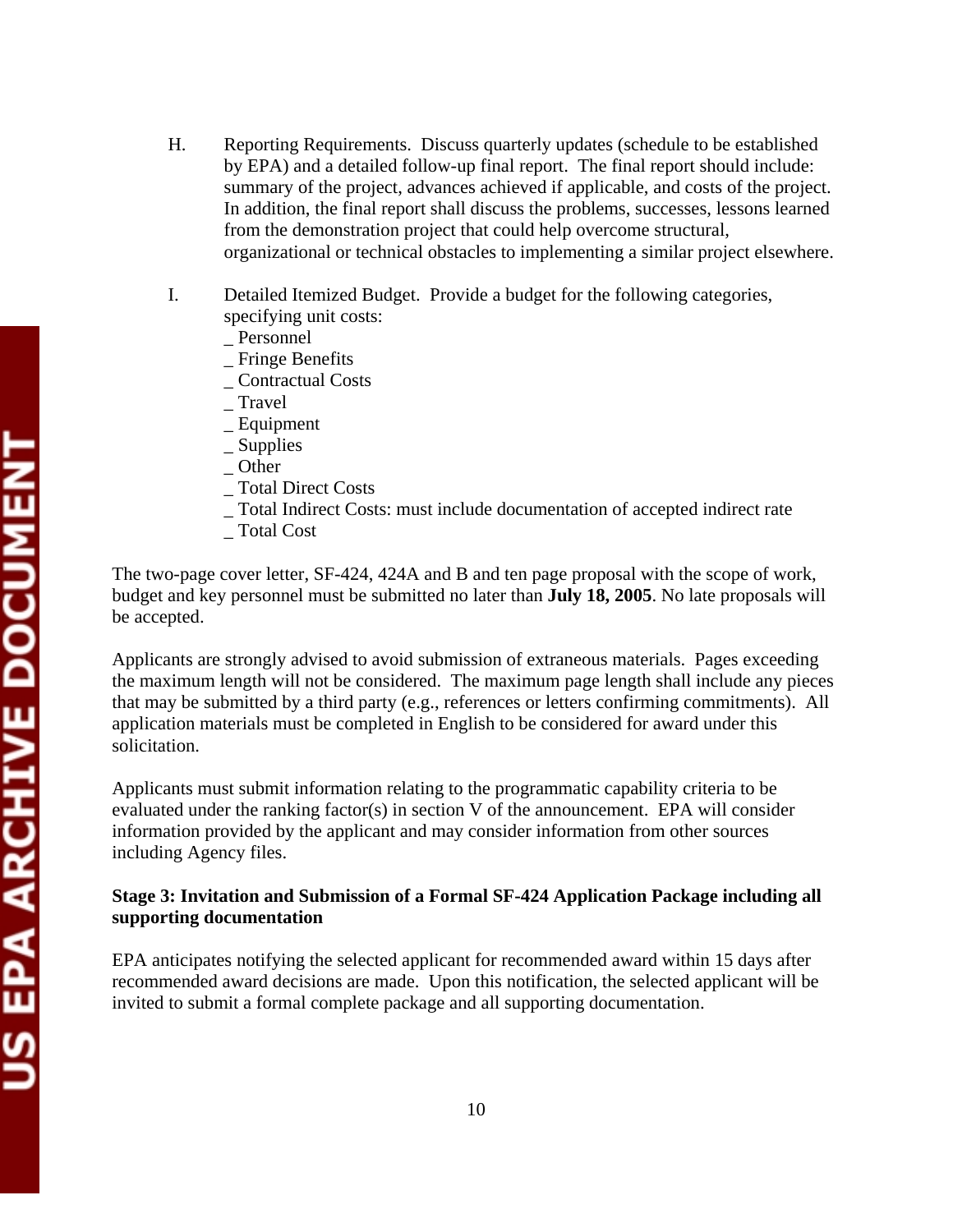When submitting the Formal SF-424 Application Package applicants must include all documents except those submitted prior in Stage 2. The Formal SF-424 Application Package is due on or before **August 31, 2005 at 4:00pm EDT**.

## **A. How to Obtain an Application Package**

The complete grants application (Formal SF-424 "Application Kit for Federal Assistance" package) for the selected applicant can be downloaded from EPA's Office of Grants and Debarment website at: [http://www.epa.gov/ogd/grants/how\\_to\\_apply.htm.](http://www.epa.gov/ogd/grants/how_to_apply.htm) Selected applicants may request a paper copy of the application package by contacting the agency contact person listed in Section VII of this announcement.

# **B. Content and Form of Formal SF-424 Application Package Submission**

The selected applicant must submit the Form SF-424 "Application Kit for Federal Assistance" package consistent with the chosen original proposal. The chosen proposal will be matched with the appropriate Formal SF-424 application when submitted from the selected applicant. Please provide an original and **two** copies of the SF-424 and all supporting documentation with appropriate signatures.

## **A complete application must contain the following, in the sequential order shown:**

- a. SF-424 Application Kit for Federal Assistance, with original signature
- b. Key Contact List
- c. SF-424 A, Budget by categories and indirect cost rate
- d. SF-424 B, Assurances for Non-construction Programs
- e. Certification Regarding Lobbying and SF LLL
- f. EPA Form 4700-4 Pre-award Compliance review report
- g. Copy of Negotiated Indirect Cost Rate Agreement, if applicable
- h. Quality Assurance Narrative Statement, if applicable
- i. Other Supporting Documentation
- **C. Submission Dates and Times**

1. **Deadline for Submission.** The completed application package is due **August 31, 2005, 4:00 pm EDT**. All application packages must be received in the program office listed below by the deadline. Applications received after the deadline will not be considered for funding.

**2. Confidential Business Information.** In accordance with 40 CFR 2.203, applicants may claim all or a portion of their application/proposal as confidential business information. EPA will evaluate confidential claims in accordance with 40 CFR Part 2. Applicants must clearly mark applications/proposals or portions of applications/proposals they claim as confidential. If no claim of confidentiality is made, EPA is not required to make the inquiry to the applicant otherwise required by 40 CFR 2.204 (c)(2) prior to disclosure.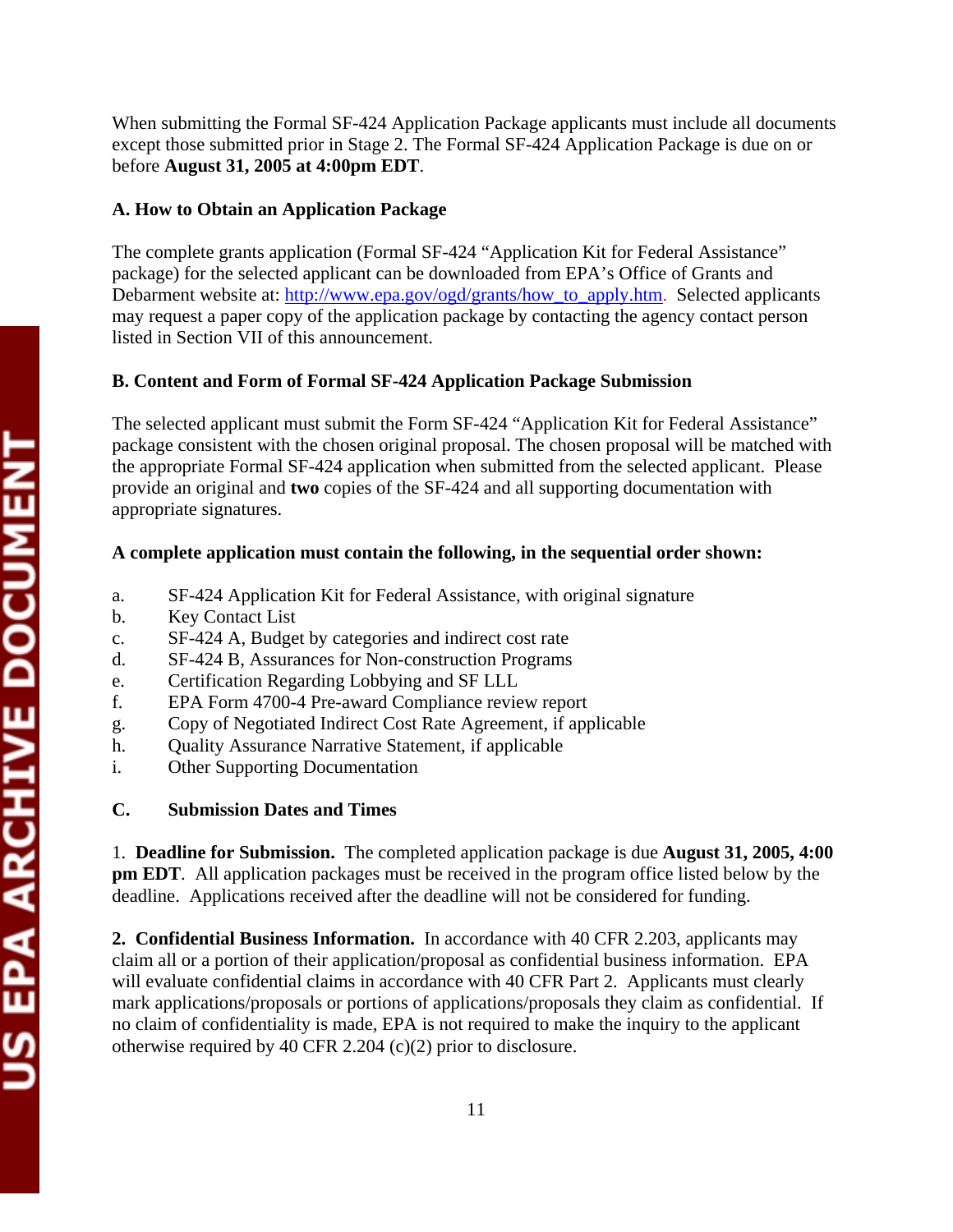**3. Other Submission Requirements.** Due to the unique situation involving U.S. postal mail screening, the Agency **RECOMMENDS** that applicants use an express mail option (i.e. FedEx, UPS, DHL, etc.) to submit their proposals and applications. The closing date for receipt of a cover letter of up to two pages, SF 424, 424A and B, and a proposal of up to 10 pages is due on **July 18, 2005 at 4:00 pm Eastern Daylight Time (EDT)**. **The proposals MUST be received by the contact point listed below on or before the deadline date and time. NO LATE PROPOSALS ACCEPTED.** The proposal and application should be express mail delivered to the following address:

### **Regular Mail Delivery Address (U.S. Postal Service)**

U.S.EPA Attn: Shelley Blake 1200 Pennsylvania Avenue, NW (Mail Code 6609J) Washington, DC 20450

Phone: (202) 343-9819

## **Express Delivery Address (FedEx, UPS, DHL, etc.)**

U.S.EPA Attn: Shelley Blake 1310 L Street, NW, Room 413J Washington, DC 20005

Phone: (202) 343-9819

## **V. APPLICATION REVIEW INFORMATION**

### **A. Evaluation Criteria**

Each eligible proposal will be evaluated against the criteria set forth below. The proposal best able to directly and explicitly address these criteria will have a greater likelihood of selection. Each proposal will be rated under a points system, with a total of 100 points possible. **PROPOSALS WILL BE EVALUATED BASED ON THE EXTENT THEY:**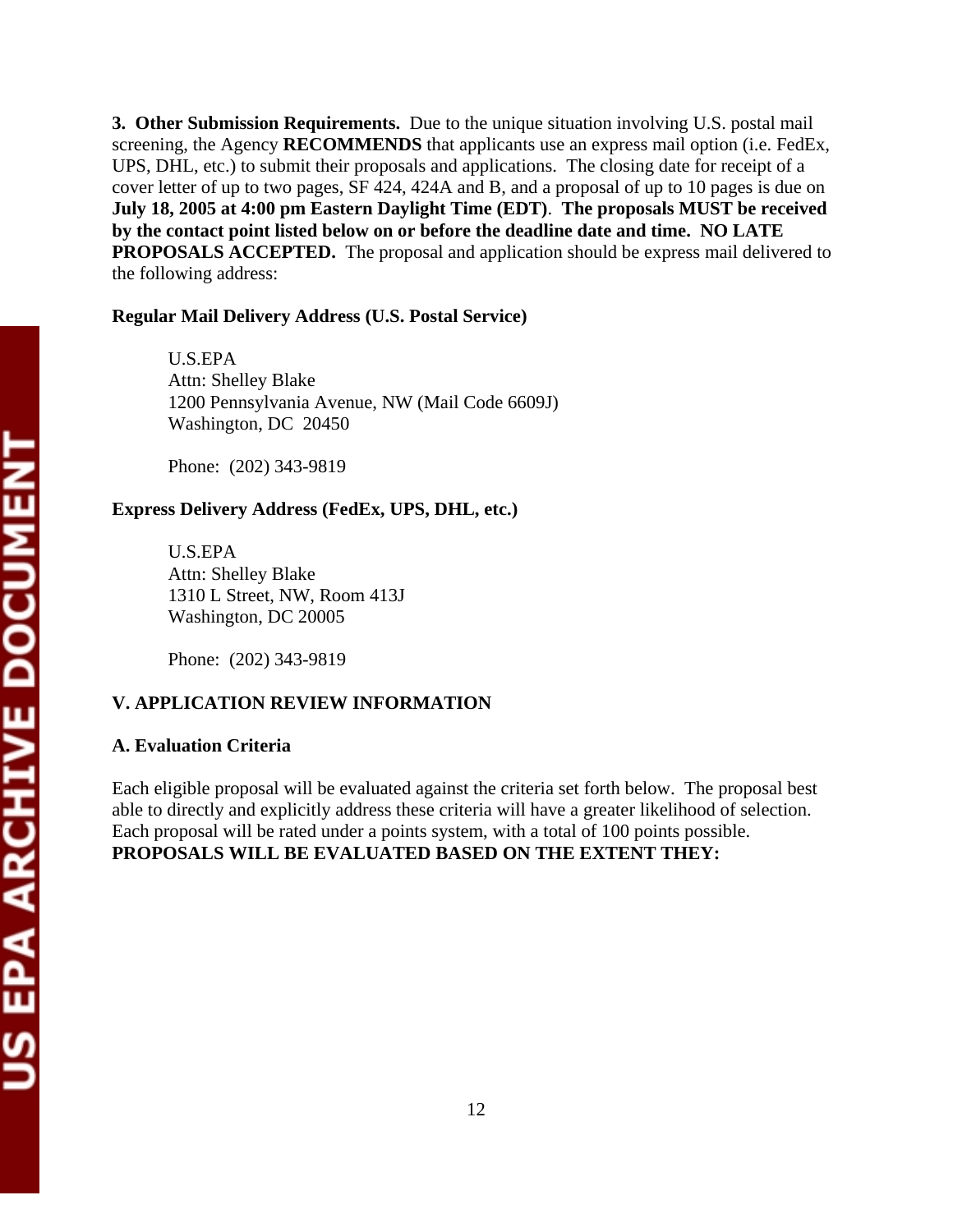| <b>Proposal Evaluation Criterion</b>                        |                                                                                                                                                                                                                                                                                                                                                                                                                   | <b>Maximum Points per</b><br>Criteria (100 Point<br>Scale) |
|-------------------------------------------------------------|-------------------------------------------------------------------------------------------------------------------------------------------------------------------------------------------------------------------------------------------------------------------------------------------------------------------------------------------------------------------------------------------------------------------|------------------------------------------------------------|
| I. Project Overview; Goals and Objectives:                  |                                                                                                                                                                                                                                                                                                                                                                                                                   | <b>Total Points (25)</b>                                   |
| 1.                                                          | Clearly describe the basic structure of the proposed project and<br>describe how the applicant will identify and collaborate with<br>various organizations, stakeholders and low-income, low-<br>education communities/individuals, and government and non-<br>government agencies at the national-level;                                                                                                         | 15                                                         |
| 2.                                                          | List goals and objectives that are clearly stated and whether the<br>project activities at the national-level are likely to result in<br>behavioral changes in homes and communities leading to<br>reduced exposure to ETS by children in targeted populations,<br>particularly low-income, low-education communities;                                                                                            | 10                                                         |
| II. Target Population; Methods and Materials; and Timeline: |                                                                                                                                                                                                                                                                                                                                                                                                                   | <b>Total Points (30)</b>                                   |
| 1.                                                          | Describe practical strategies for conducting national<br>environmental health education, training, and outreach<br>activities, particularly with respect to motivating behavioral<br>changes among socio-economically diverse and<br>disproportionately affected populations and whether it clearly<br>identifies the targeted population and the reason the particular<br>population was chosen for the project; | 15                                                         |
| 2.                                                          | Demonstrate at the national-level the potential and capacity to<br>achieve measurable outputs and/or intermediate and final<br>outcomes as described in Section I;                                                                                                                                                                                                                                                | 10                                                         |
| 3.                                                          | Provide a clear project timeline that outlines project length,<br>milestones, quarterly reports and final report submission dates;                                                                                                                                                                                                                                                                                | 5                                                          |
|                                                             | <b>III.</b> Work Experience; and Staff:                                                                                                                                                                                                                                                                                                                                                                           | <b>Total Points (25)</b>                                   |
| 1.                                                          | Demonstrate that the applicant is currently implementing (or<br>has implemented) national-level education, training, and<br>outreach projects on environmental or public health topics<br>(e.g., ETS or asthma) that are achieving (or have achieved)<br>measurable outcomes;                                                                                                                                     | 10                                                         |
| 2.                                                          | Describe past national-level projects or activities that<br>demonstrate the applicant's experience with tasks and activities<br>relevant to the size, scope, complexity of the requirements in<br>this solicitation;                                                                                                                                                                                              | 5                                                          |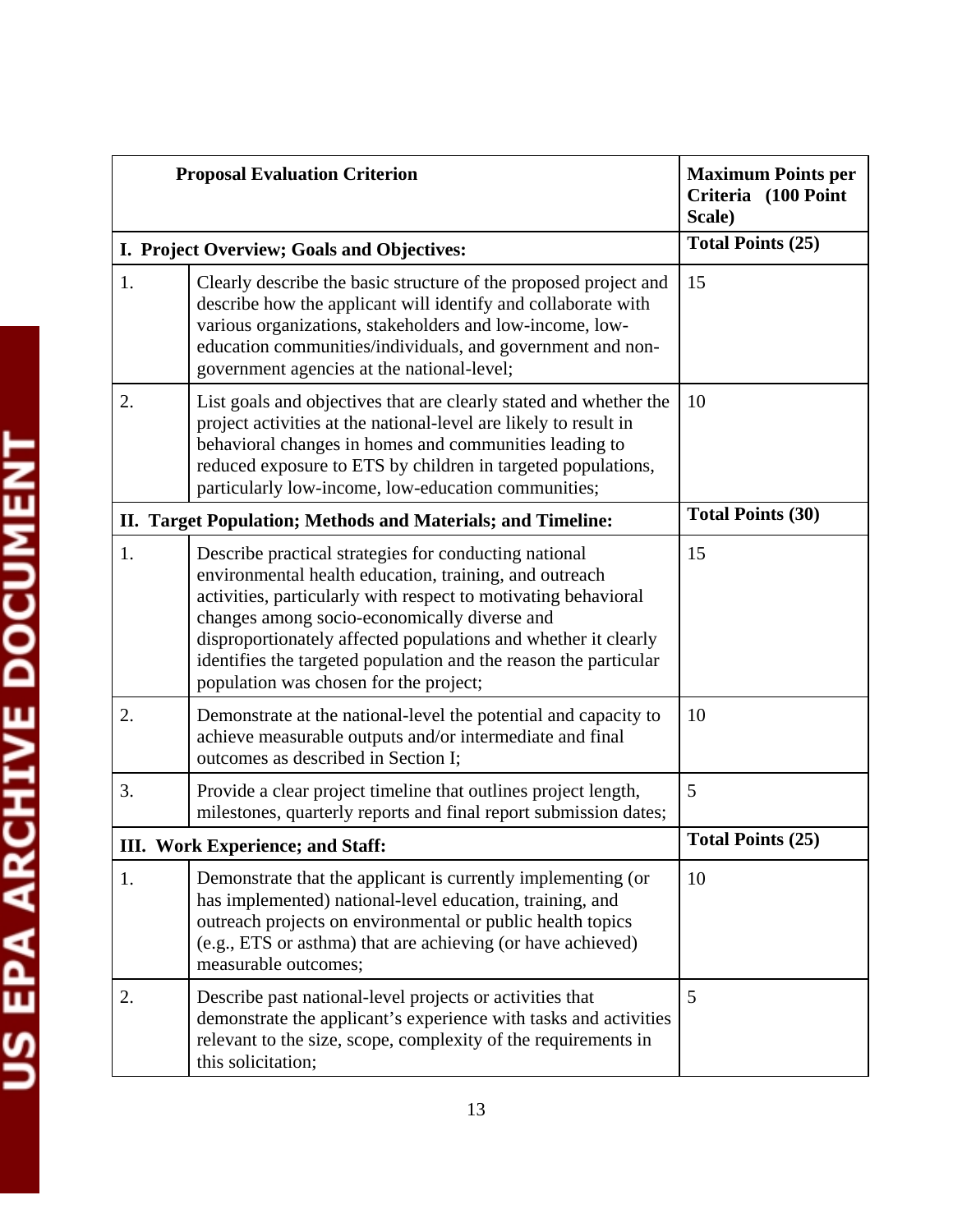| 3.                   | Demonstrate that the applicant has identified sufficient and<br>qualified key personnel to accomplish the proposed scope of<br>work, project staff that are competent to perform the proposed<br>work (i.e. exhibits knowledge and experience to address any<br>unique community needs in order to perform effectively), and<br>key personnel that have sufficient grant management<br>experience;                     | 10                       |
|----------------------|------------------------------------------------------------------------------------------------------------------------------------------------------------------------------------------------------------------------------------------------------------------------------------------------------------------------------------------------------------------------------------------------------------------------|--------------------------|
|                      | IV. Monitoring and Evaluation; Sustainability and Replication:                                                                                                                                                                                                                                                                                                                                                         | <b>Total Points (10)</b> |
| 1                    | Clearly describe a practical, reasonable, and sound evaluation<br>component for tracking progress and accomplishments at the<br>national-level and provide for submission of timely<br>performance reports that, at a minimum, report the number of<br>individuals and households that have received education,<br>training and outreach on the cause, effects, prevention and<br>control of ETS exposure to children; | 5                        |
| 2.                   | Explain how the applicant will sustain the project and promote<br>the replication of this project nationally and or/in other<br>localities after expiration of EPA funding support; and                                                                                                                                                                                                                                | 5                        |
| <b>Budget:</b><br>V. |                                                                                                                                                                                                                                                                                                                                                                                                                        | <b>Total Points (10)</b> |
| 1.                   | Include a budget that relates to the objectives, outcomes, and<br>deliverables within the work plan proposed. In addition, the<br>budget should itemize funds for salaries, materials, equipment,<br>contracted activities, travel, overhead, and other pertinent<br>information related to the proposal.                                                                                                              | 10                       |

## **B. Review and Selection Process**

Each proposal will be reviewed by an Evaluation Team possessing knowledge and expertise to address a full range of indoor air pollutants concerns (including national public education, training, and outreach activities). The Evaluation Team will base its evaluation of proposals solely on the Proposal Evaluation Criterion disclosed in this notice.

# **VI. AWARD ADMINISTRATION INFORMATION**

# **A. Award Notices**

1. EPA anticipates notifying the selected applicant for award recommendation by telephone, postal or electronic mail within 15 days of recommended award decision. This notification will advise the applicant that their submitted proposal was recommended for award by the Evaluation Team and is not an authorization to begin the activities of the project. Only the EPA Grants Administration Division Award Official makes final decisions and gives official notice of award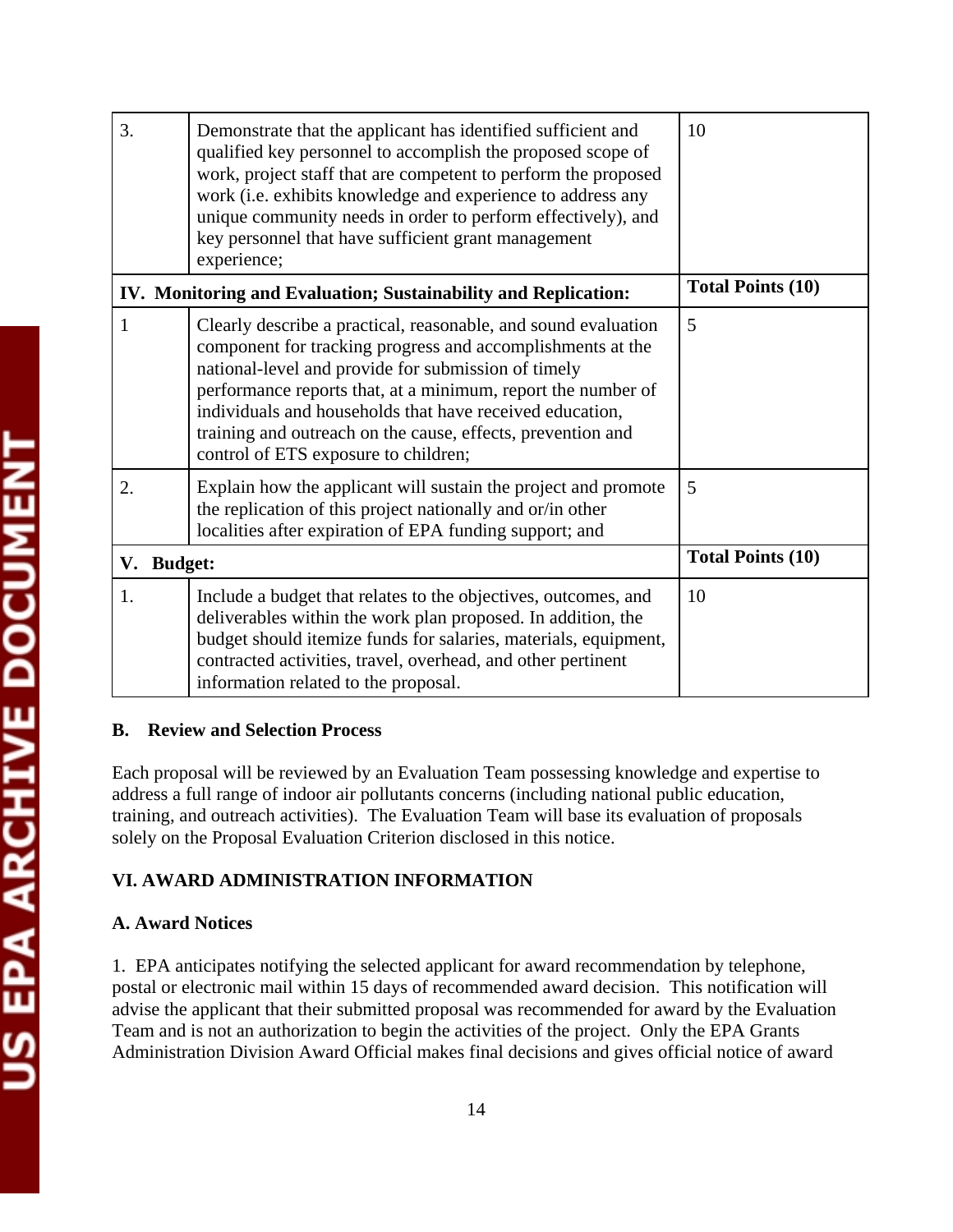on the expenditure of funds resulting from this announcement. The anticipated award announcement date is **October 1, 2005,** and is subject to the availability of funds.

2. EPA anticipates notification to unsuccessful applicant(s) telephone, postal or electronic mail will be within 15 days of recommended award selection. In either event, the notification will be sent to the original signer of the application.

## **B. Administrative and National Policy Requirements**

- 1. A listing and description of general EPA Regulations applicable to the award of assistance agreements may be viewed at: [http://www.epa.gov/ogd/AppKit/applicable\\_epa\\_regulations\\_and\\_description.htm.](http://www.epa.gov/ogd/AppKit/applicable_epa_regulations_and_description.htm)
- 2. Executive Order 12372, Intergovernmental Review of Federal Programs may be applicable to awards resulting from this announcement. Applicants selected for funding may be required to provide a copy of their proposal.
- 3. All applicants are required to provide a Dun and Bradstreet (D&B) Data Universal Numbering System (DUNS) number when applying for a Federal grant or cooperative agreement. Applicants can receive a DUNS number, at no cost, by calling the dedicated toll-free DUNS Number request line at 1-866-705-5711, or visiting the D&B website at: <http://www.dnb.com>.
- 4. Grants and agreements with institutions of higher education are subject to 40 CFR Parts 30 and 40 and OMB circular A-122 for non-profits and A-21 for institutions of higher learning.
- 5. Programmatic Terms and conditions will be negotiated with the selected recipient.
- 6. A listing and description of general EPA Regulations applicable to the award of assistance agreements may be viewed at [http://www.epa.gov/ogd/AppKit/applicable\\_epa\\_regulations\\_and\\_description.htm](http://www.epa.gov/ogd/AppKit/applicable_epa_regulations_and_description.htm)
- 7. Funding is only available for the activities authorized under one or more of the U.S. EPA grant authorities cited in Section 103 of the Clean Air Act. Funding will not be permitted for construction activity, lobbying, entertainment expenses, or other unallowable costs under the applicable OMB circulars. Equipment costs are allowable only with the written consent of EPA. Allowable costs for non-profit organizations are defined in OMB circular A-122; allowable costs for public entities are defined in OMB circular A-87. Any contracts for services or products funded with EPA financial assistance must be awarded under the competitive procurement provisions of 40 CFR Part 30 or 40 CFR Part 31, as applicable. Sub-awards/sub-grants must be consistent with the definitions of these terms in 40 CFR 30.2 (ff) and 40 CFR 31.3 Sub-grant as applicable. EPA encourages applicants to compete sub-grants. (See Section 4.2, confirmation of partner participation, for further details)**.**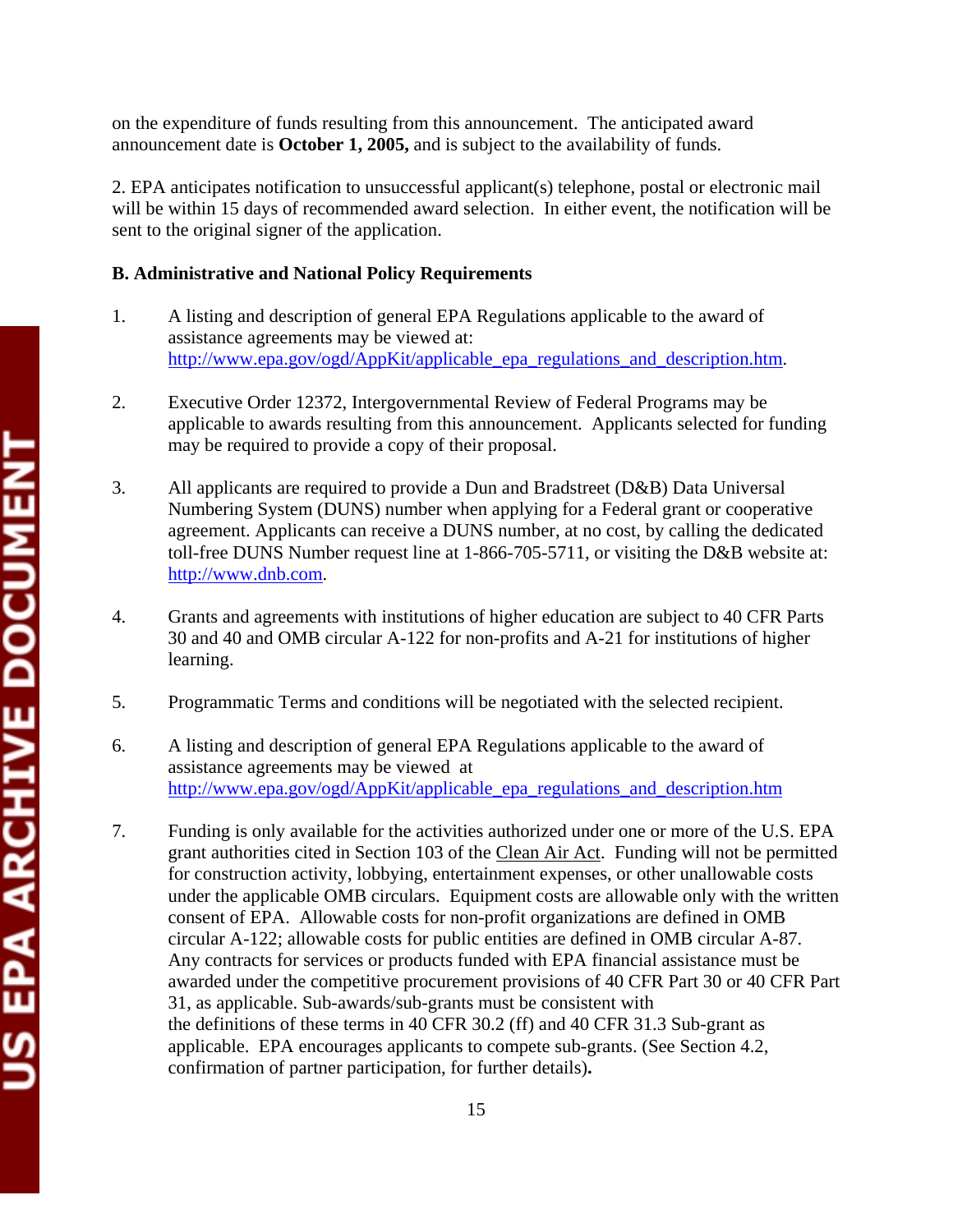### **C. Reporting Requirement**

Quarterly performance reports and a detailed final technical report will be required during the project performance period. The final technical report should include (but is not limited to) a summary covering work status, work progress, publications, and actual accomplishments pertinent to the project goals and objectives for the entire period. The timeline for submission of quarterly reports will commence upon the official start date of the project and budget periods.

While the Agency will negotiate precise terms and conditions relating to substantial involvement as part of the award process, EPA expects to closely monitor the successful applicant(s) performance, collaborate during the performance of the scope of work, approve the substantive terms of proposed contracts, approve the qualifications of key personnel, review and comment on reports prepared under the cooperative agreement, and evaluate the engineering improvements on an EPA demonstration project. EPA will not select employees or contractors employed by the recipient(s) and the final decision on the content of reports rests with the recipient(s).

# **D. Disputes**

Assistance agreement competition-related disputes will be resolved in accordance with the dispute resolution procedures published in 70 FR (Federal Register) 3629, 3630 (January 26, 2005) which can be found at

http://a257.g.akamaitech.net/7/257/2422/01jan20051800/edocket.access.gpo.gov/2005/05\_1371. [htm.](http://a257.g.akamaitech.net/7/257/2422/01jan20051800/edocket.access.gpo.gov/2005/05_1371.htm) Copies of these procedures may also be requested by contacting Victoria Drew at 202-343-9049.

## **E. Pre-Award Administrative Capability Review**

Non-profit applicants that are recommended for funding will be subject to pre-award administrative capability reviews consistent with Sections 8.b, 8.c, and 9.d of EPA Order 5700.8.

# **VII. AGENCY CONTACT FOR FURTHER INFORMATION:**

Shelley Blake U.S. Environmental Protection Agency Office of Radiation and Indoor Air Indoor Environments Division 1310 L Street, NW Room 413J, (Mail Code 6609J) Washington, DC 20005 Fax: (202) 343-2394 e-mail: ets.rfa@epa.gov